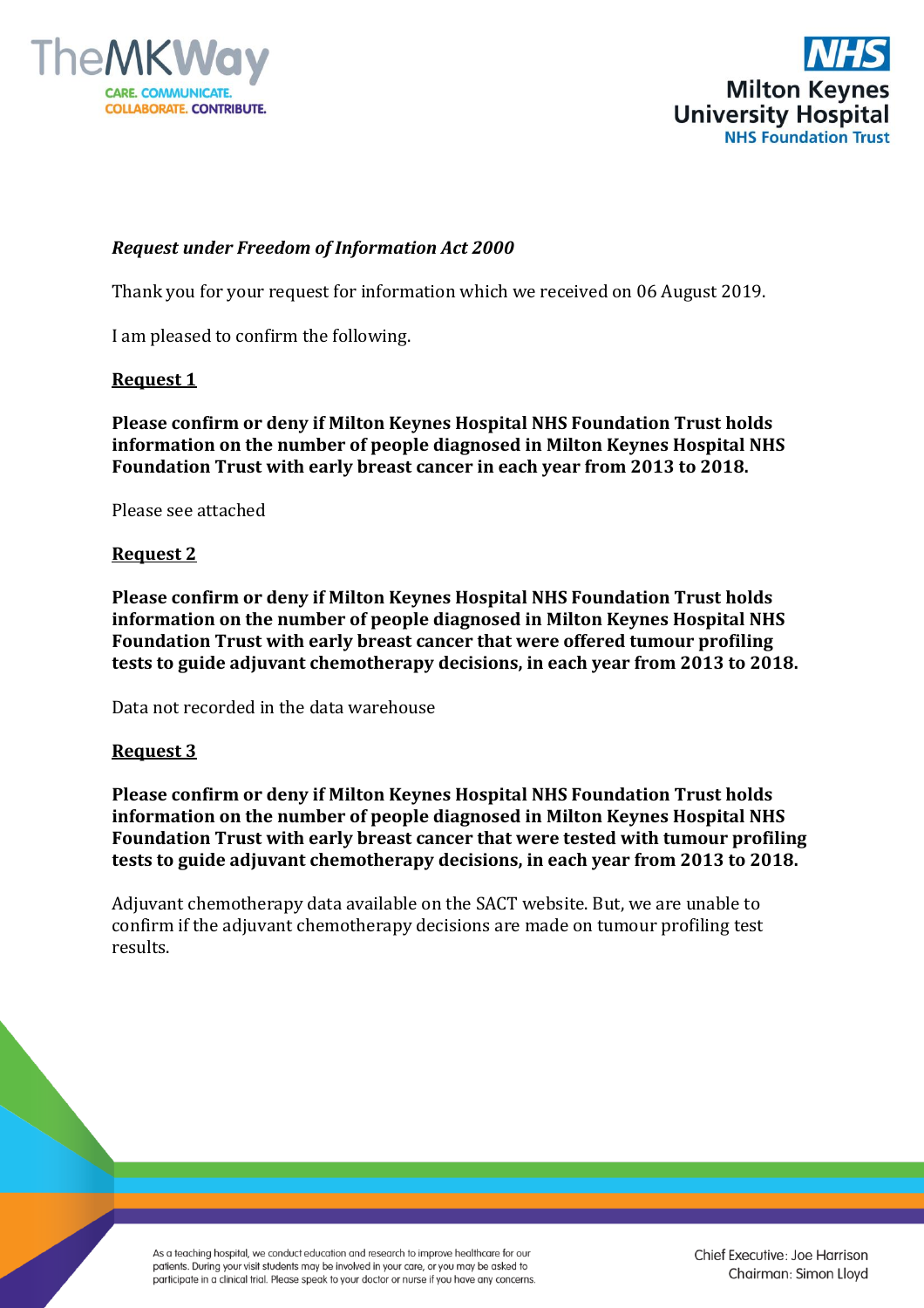



## **Request 4**

**Please confirm or deny if Milton Keynes Hospital NHS Foundation Trust holds information on the number of people diagnosed in Milton Keynes Hospital NHS Foundation Trust with oestrogen receptor (ER)-positive, human epidermal growth factor receptor 2 (HER2)-negative and lymph node (LN)-negative (including micrometastatic disease) early breast cancer in each year from 2013 to 2018.**

Data not recorded in the data warehouse

## **Request 5**

**Please confirm or deny if Milton Keynes Hospital NHS Foundation Trust holds information on the numbers of people diagnosed in Milton Keynes Hospital NHS Foundation Trust with oestrogen receptor (ER)-positive, human epidermal growth factor receptor 2 (HER2)-negative and lymph node (LN)-negative (including micrometastatic disease) early breast cancer that were offered tumour profiling tests to guide adjuvant chemotherapy decisions in each year from 2013 to 2018.**

Adjuvant chemotherapy data available on the SACT website. But, we are unable to confirm if the adjuvant chemotherapy decisions are made on tumour profiling test results

### **Request 6**

**Please confirm or deny if Milton Keynes Hospital NHS Foundation Trust holds information on the number of people diagnosed in Milton Keynes Hospital NHS Foundation Trust with oestrogen receptor (ER)-positive, human epidermal growth factor receptor 2 (HER2)-negative and lymph node (LN)-negative (including micrometastatic disease) early breast cancer that were tested with tumour profiling tests to guide adjuvant chemotherapy decisions in each year from 2013 to 2018.**

As a teaching hospital, we conduct education and research to improve healthcare for our patients. During your visit students may be involved in your care, or you may be asked to participate in a clinical trial. Please speak to your doctor or nurse if you have any concerns.